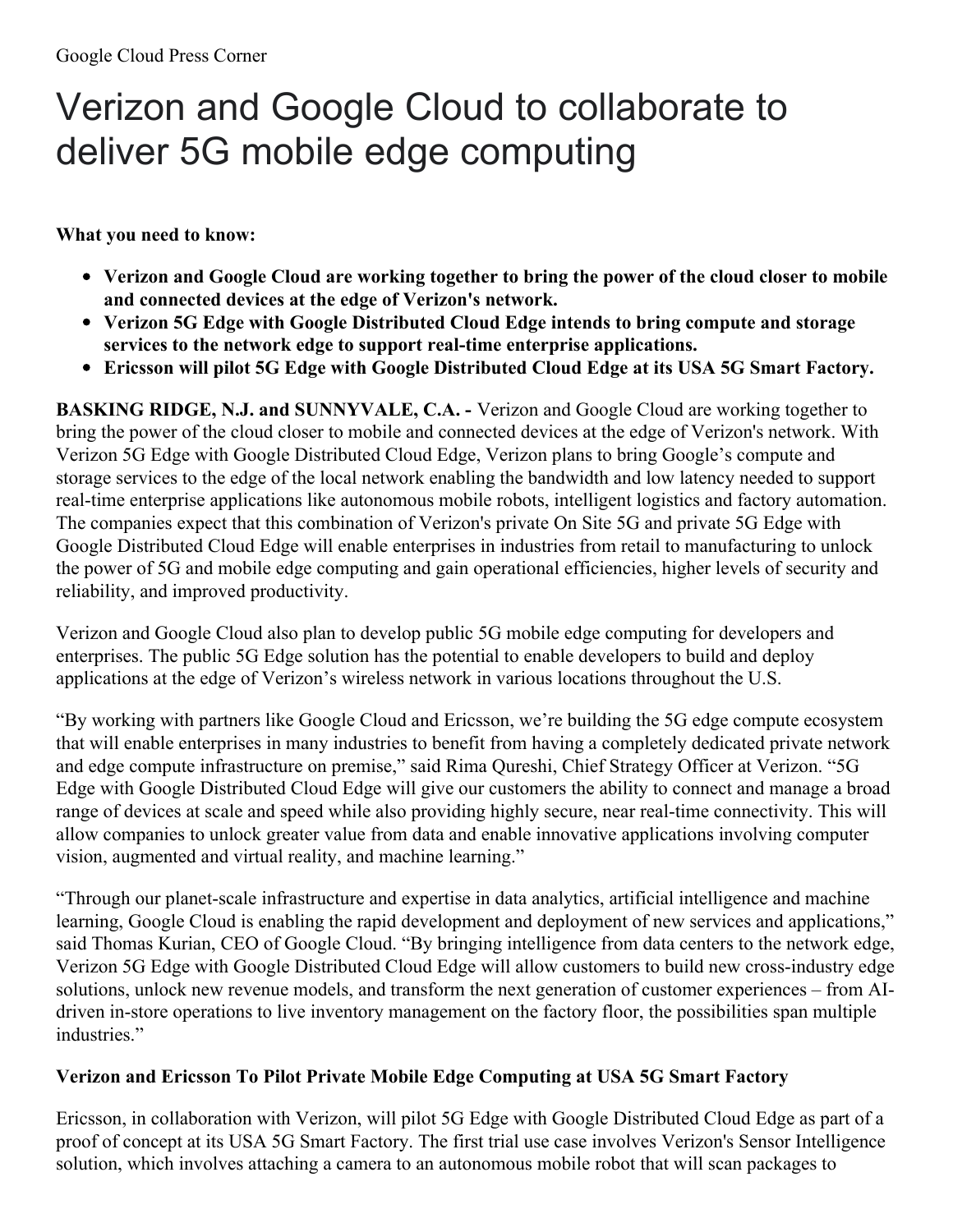maintain inventory and location of indirect materials in the factory's warehouse. Then, using computer vision, the robot will communicate the bar code and shipping label data via 5G and mobile edge computing to the inventory management system, providing real-time analytics to improve logistics.

"Ericsson's Smart Factory is where we're putting the principles of the Fourth Industrial Revolution into action," said Niklas Heuveldop, President and Head of Ericsson North America. "Technologies like Verizon's 5G Edge, which is built on Ericsson's 5G Private Network technology, are critical for unlocking 5G's true potential, and this pilot brings real-time data to make operations more efficient, secure, and costeffective. Testing this technology with autonomous mobile robots in our Smart Factory is an important step on the journey to the factory of the future."

Learn more information about [Verizon](https://www.verizon.com/business/solutions/5g/edge-computing/) 5G Edge and Verizon's 5G [technology](https://www.verizon.com/about/our-company/5g).

## **About Verizon**

Verizon Communications Inc. (NYSE, Nasdaq: VZ) was formed on June 30, 2000 and is one of the world's leading providers of technology and communications services. Headquartered in New York City and with a presence around the world, Verizon generated revenues of \$128.3 billion in 2020. The company offers data, video and voice services and solutions on its award-winning networks and platforms, delivering on customers' demand for mobility, reliable network connectivity, security and control.

## **About Google Cloud**

Google Cloud accelerates organizations' ability to digitally transform their business with the best infrastructure, platform, industry solutions and expertise. We deliver enterprise-grade solutions that leverage Google's cutting-edge technology – all on the cleanest cloud in the industry. Customers in more than 200 countries and territories turn to Google Cloud as their trusted partner to enable growth and solve their most critical business problems.

This press release includes forward-looking statements within the meaning of Section 27A of the Securities Act of 1933 and Section 21E of the Securities Exchange Act of 1934. Forward-looking statements are generally identified through the inclusion of words such as "aim," "anticipate," "believe," "expect," "intend," "may," "plan," "project," "strategy," "target" and "will" or other words or phrases of similar import. Similarly, statements herein that describe the future impact or potential of this collaboration, and other statements of management's beliefs, intentions or goals also are forward-looking statements. It is uncertain whether any of the events anticipated by the forward-looking statements will transpire or occur, or if any of them do, what impact they will have on results of operations, financial condition, or stock price. These forward-looking statements involve certain risks and uncertainties that could cause actual results to differ materially from those indicated in such forward-looking statements, including but not limited to, the ability of the parties to implement their plans, and other expectations with respect to this collaboration. The forwardlooking statements included in this press release are made only as of the date hereof. The parties do not undertake any obligation to update the forward-looking statements to reflect subsequent events or circumstances.

VERIZON'S ONLINE MEDIA CENTER: News releases, stories, media contacts and other resources are available at <https://www.verizon.com/about/media-center>. News releases are also available through an RSS feed. To subscribe, visit [www.verizon.com/about/rss-feeds/](http://www.verizon.com/about/rss-feeds).